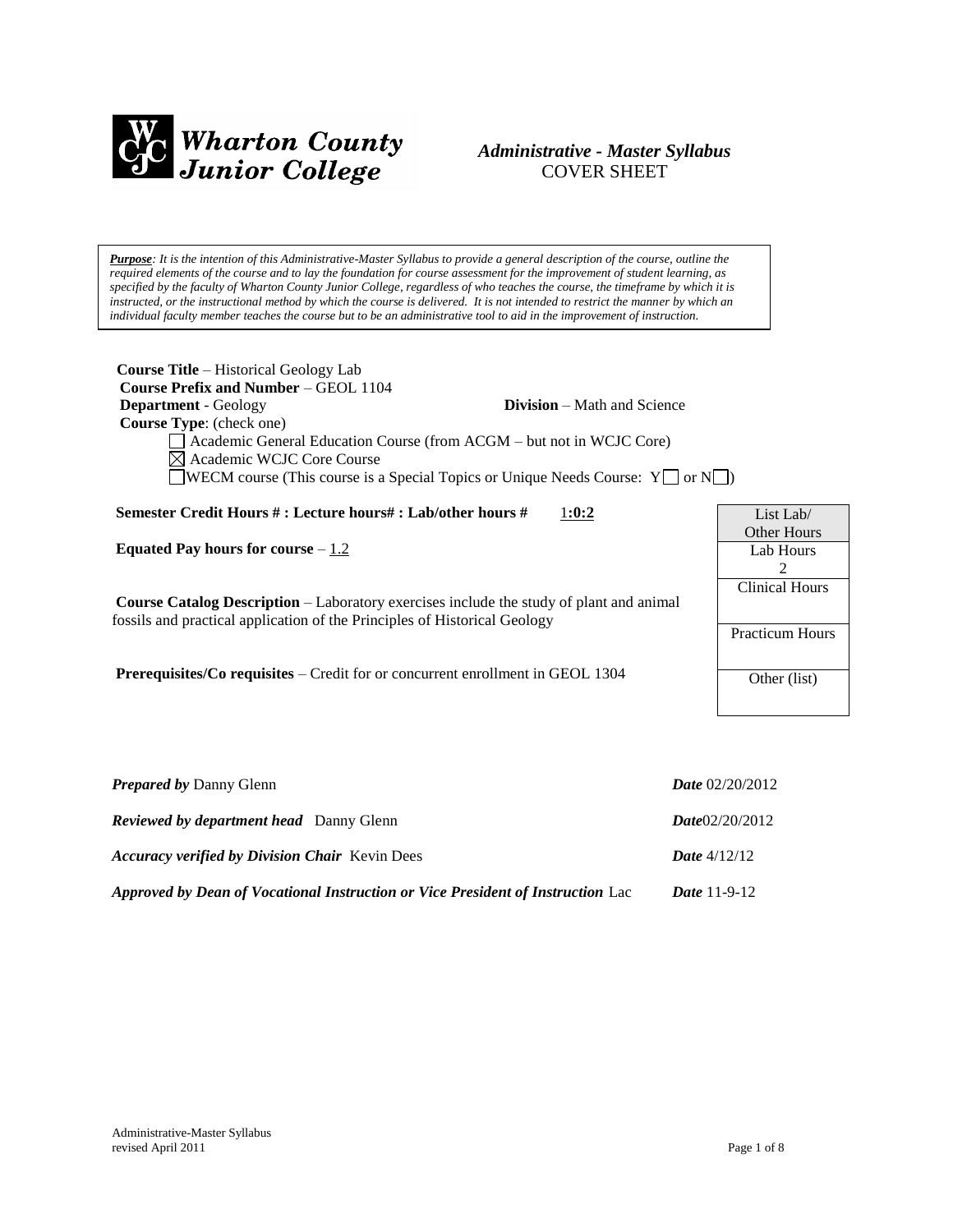

**I. Topical Outline** – Each offering of this course must include the following topics (be sure to include information regarding lab, practicum, clinical or other non-lecture instruction):

Course Objectives:

- A. General
- 1. To stress the importance of historical geology.
- 2. To familiarize the student with theoretical concepts.
- B. Specific
- 1. To provide an understanding of historical geology at an entry level for science majors and nonmajors.

2. To provide an understanding of the evolution of life on earth by providing the student with "hands-on"

comparisons of the major fossil groups.

Topical Outline (major areas of coverage):

- A. Laboratory Topics
- 1. Laboratory Orientation
- 2. Introduction to Sedimentary Environments
- 3. Introduction to Fossils and Fossilization
- 4. Corals and Bryozoans
- 5. Brachiopods and Bivalves
- 6. Gastropods and Cephalopods<br>7. Echinoderms and Arthropods
- Echinoderms and Arthropods
- 8. Microfossils and Plants
- 9. Geochronology
- 10. Geologic Maps and Mapping Techniques

#### **II. Course Learning Outcomes**

| <b>Course Learning Outcome</b>                                                                                                                                                                                                                                                                                                                                                                                                                                                                                                                                                                                                                                          | <b>Method of Assessment</b>                                                                                                                                                                                                                                                                                                                                                                                                                                                          |
|-------------------------------------------------------------------------------------------------------------------------------------------------------------------------------------------------------------------------------------------------------------------------------------------------------------------------------------------------------------------------------------------------------------------------------------------------------------------------------------------------------------------------------------------------------------------------------------------------------------------------------------------------------------------------|--------------------------------------------------------------------------------------------------------------------------------------------------------------------------------------------------------------------------------------------------------------------------------------------------------------------------------------------------------------------------------------------------------------------------------------------------------------------------------------|
| Be able to demonstrate a basic knowledge of the<br>history of life on earth throughout geologic time.<br>Realize the importance of historical geology as it<br>relates to everyday life such as acquisition of coal,<br>oil and other fossil fuels.<br>Relate the acquisition of theoretical concepts to<br>problem solving situations in everyday life.<br>Have an understanding of historical geology at an<br>entry level upon which the student can build if he<br>or she decides to pursue a career in the sciences.<br>Recognize the relationships within historical<br>geology and the connections between earth's<br>beginning and the present, emphasizing the | 1. Lecture exams and term papers reflect the student's exposure<br>to the evolution of life on earth through time.<br>2. Term papers over current geological topics reflect the<br>student's ability to relate geology to everyday life.<br>3. The student is tested over the Scientific method of problem<br>solving.<br>4. The student's exams and term papers reflect basic concepts<br>of all other branches of geology.<br>5. The student's exams and term papers reflect basic |
| evolution of life on earth.                                                                                                                                                                                                                                                                                                                                                                                                                                                                                                                                                                                                                                             | foundational concepts including the connection between earth's<br>beginning and the present.                                                                                                                                                                                                                                                                                                                                                                                         |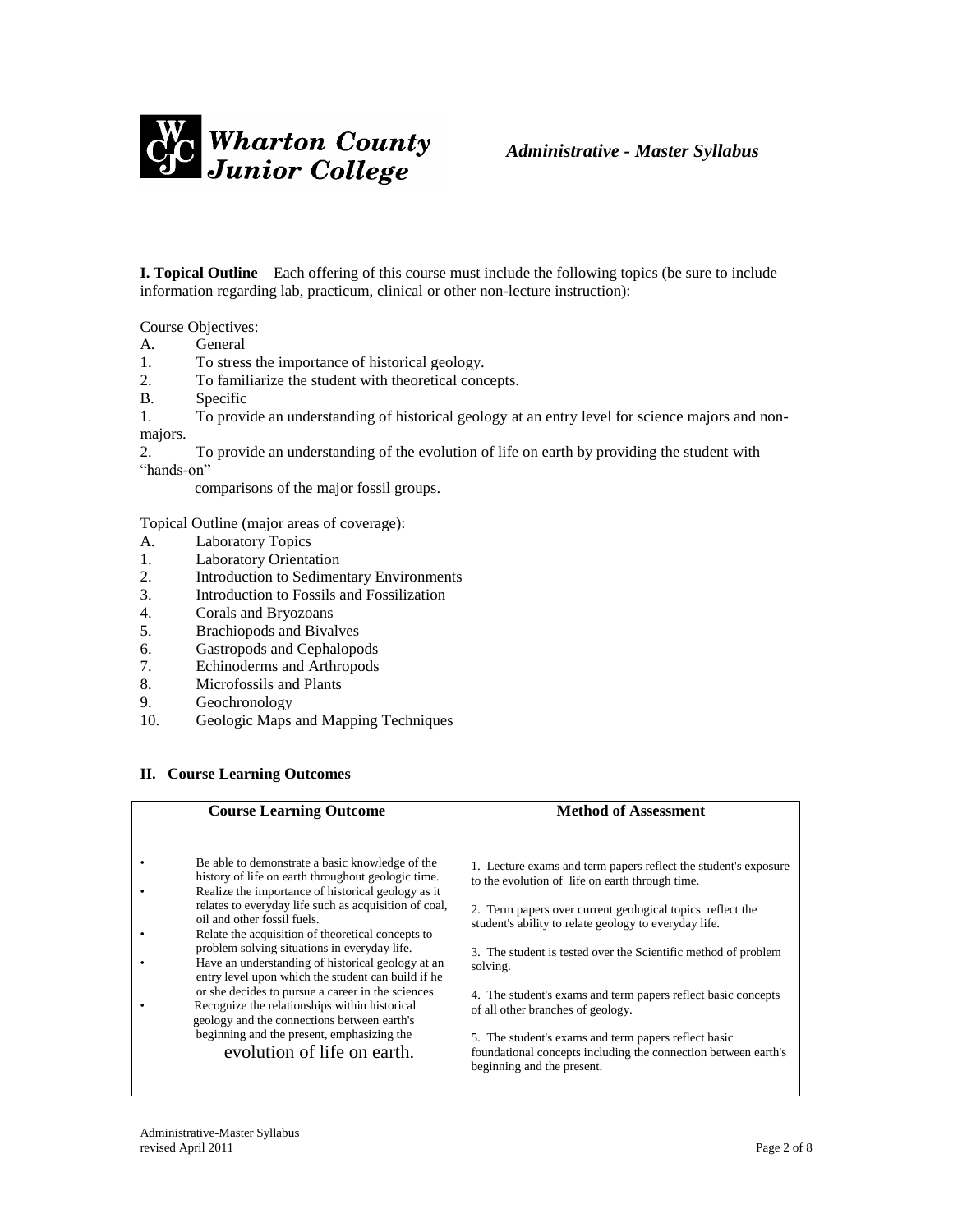### **III. Required Text(s), Optional Text(s) and/or Materials to be Supplied by Student.**

Historical Geology a Paleontological Approach, by Glenn. ISBN: 0-7872-9684-8

100%

#### **IV. Suggested Course Maximum** – 24 per lab session

#### **V. List any specific spatial or physical requirements beyond a typical classroom required to teach the course**.

 (classroom & lab space, special equipment or workstations, etc.): Designated geology secure laboratory outfitted with sufficient lockable storage units containing lab specimens of fossils, rocks, minerals, chemical storage for acids and other chemicals, maps, and charts. An overhead projector, a TV with VCR/DVD capacity, and an internet connection is also needed.

#### **VI. Course Requirements/Grading System – Describe any course specific requirements such as research papers or reading assignments and the generalized grading format for the course**

A. Examinations will follow a pre-set semester lab schedule

| 7 Scheduled Lab Quizzes with the Average equalling                   | 20%  |
|----------------------------------------------------------------------|------|
| Geological Concepts Practical (Chapters 1 - 4)                       | 20%  |
| Fossil Practical #1 (Chapters 5 - 11)                                | 20\% |
| Fossil Practical #2 (Chapters 12 - 15)                               | 20\% |
| Lab Notebook Filled out by student during the course of the semester | 20%  |
|                                                                      |      |

|   | <b>TOTAL</b>                                       |
|---|----------------------------------------------------|
| B | Grade Scale (from which no instructor may deviate) |

 $90 - 100 = A$  $80 - 89 = B$ 70 - 79 =  $C$  $60 - 69 = D$ Below  $60 = F$ 

#### **VII. Curriculum Checklist**

- **Academic General Education Course** (from ACGM – but not in WCJC Core) No additional documentation needed

#### X - **Academic WCJC Core Course**

Attach the Core Curriculum Checklist, including the following:

- Basic Intellectual Competencies
- Perspectives
- Exemplary Educational Objectives

### - **WECM Courses**

If needed, revise the Program SCANS Matrix & Competencies Checklist.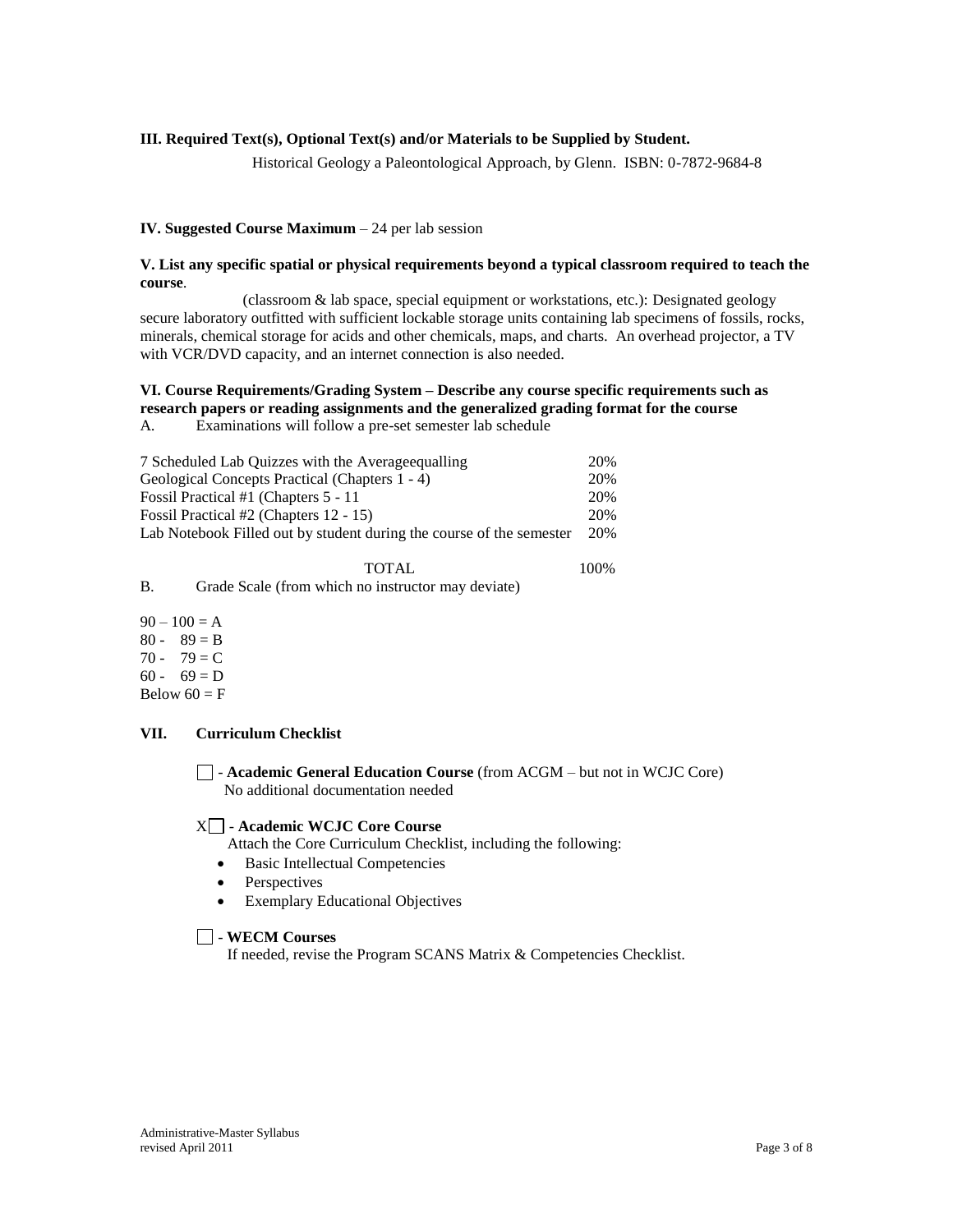

## **Page 1: Competencies**

| Course Prefix & Number: GEOL 1104                                                                                                                                                                                                          |                             |  |
|--------------------------------------------------------------------------------------------------------------------------------------------------------------------------------------------------------------------------------------------|-----------------------------|--|
|                                                                                                                                                                                                                                            |                             |  |
| Competency                                                                                                                                                                                                                                 | <b>Method of Assessment</b> |  |
| READING: Reading at the college level means the ability to analyze and<br>interpret a variety of printed materials – books, articles, and documents.                                                                                       |                             |  |
| WRITING: Competency in writing is the ability to produce clear, correct,<br>and coherent prose adapted to purpose, occasion, and audience.                                                                                                 |                             |  |
| SPEAKING: Competence in speaking is the ability to communicate orally<br>in clear, coherent, and persuasive language appropriate to purpose,<br>occasion, and audience.                                                                    |                             |  |
| LISTENING: Listening at the college level means the ability to analyze<br>and interpret various forms of spoken communication.                                                                                                             |                             |  |
| CRITICAL THINKING: Critical thinking embraces methods for applying<br>both qualitative and quantitative skills analytically and creatively to subject<br>matter in order to evaluate arguments and to construct alternative<br>strategies. |                             |  |
| COMPUTER LITERACY: Computer literacy at the college level means<br>the ability to use computer-based technology in communicating, solving<br>problems, and acquiring information.                                                          |                             |  |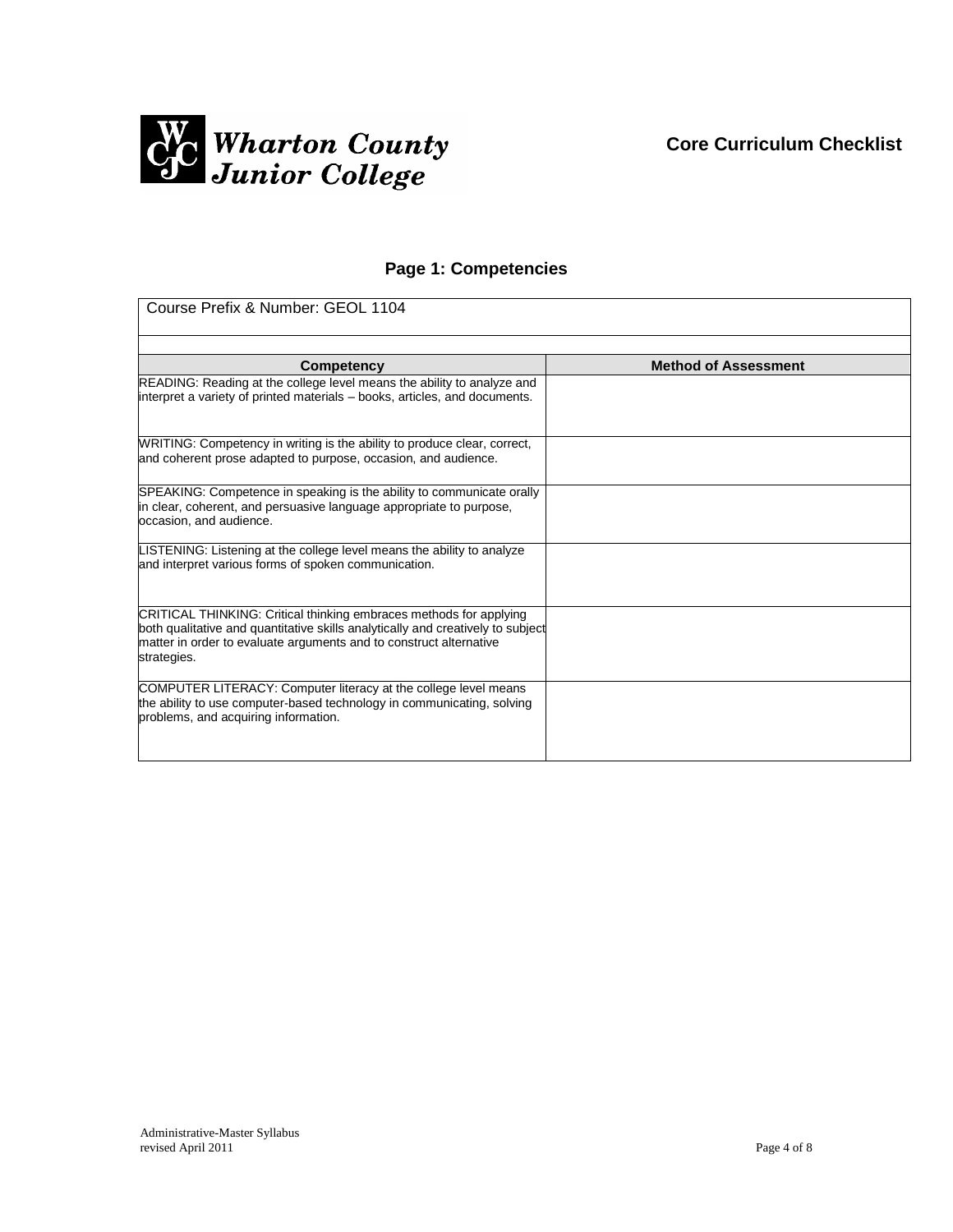

## **Page 2: Perspectives**

| Course Prefix & Number: GEOL 1104                                                                                                                                                                                                                                     |                                                                                                                    |  |
|-----------------------------------------------------------------------------------------------------------------------------------------------------------------------------------------------------------------------------------------------------------------------|--------------------------------------------------------------------------------------------------------------------|--|
|                                                                                                                                                                                                                                                                       |                                                                                                                    |  |
| <b>Perspective</b>                                                                                                                                                                                                                                                    | <b>Method of Assessment</b>                                                                                        |  |
| 1. Establish broad and multiple perspectives of the individual in<br>relationship to the larger society and world in which he or she lives, and<br>help the student to understand the responsibilities of living in a culturally-<br>and ethically-diversified world; |                                                                                                                    |  |
| 2. Stimulate a capacity to discuss and reflect upon individual, political,<br>economic, and social aspects of life to understand ways to be a<br>responsible member of society;                                                                                       |                                                                                                                    |  |
| 3. Recognize the importance of maintaining health and wellness;                                                                                                                                                                                                       |                                                                                                                    |  |
| 4. Develop a capacity to use knowledge of how technology and science<br>affect lives;                                                                                                                                                                                 | Practical exams over fossils and geochronology<br>involve using geological techniques for specimen identification. |  |
| 5. Develop personal values for ethical behavior;                                                                                                                                                                                                                      |                                                                                                                    |  |
| 6. Develop the ability to make aesthetic judgments;                                                                                                                                                                                                                   |                                                                                                                    |  |
| 7. Use logical reasoning in problem solving;                                                                                                                                                                                                                          | Mapping and geochronological problems on exams emphasize<br>logical thought processes.                             |  |
| 8. Integrate knowledge and understanding of the interrelationships of the All exams reflect the eclectic nature of Geology, drawing upon<br>scholarly disciplines                                                                                                     | many scientific disciplines.                                                                                       |  |
|                                                                                                                                                                                                                                                                       |                                                                                                                    |  |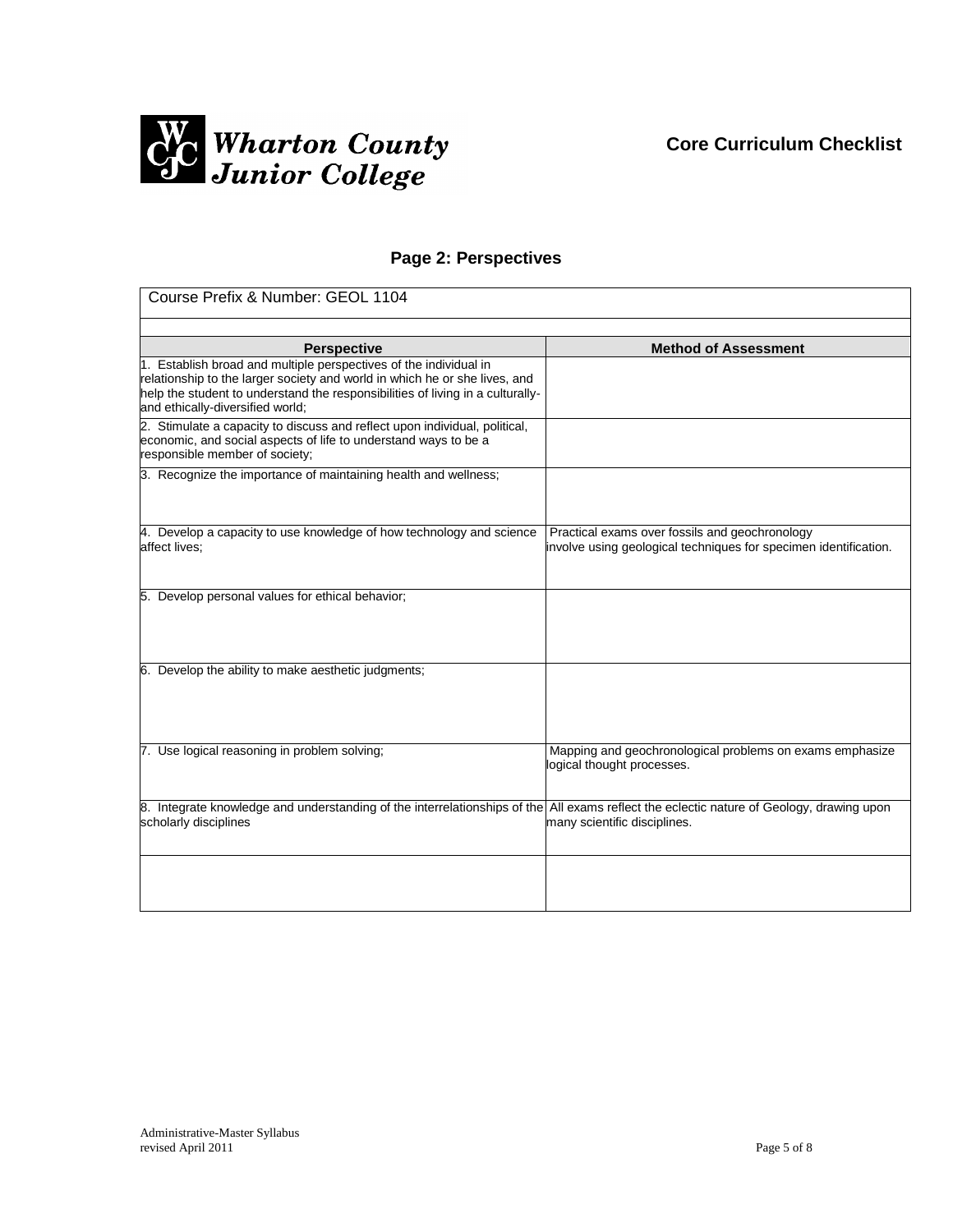

# **Page 3: Exemplary Educational Objectives**

| Course Prefix & Number: GEOL 1104                                                                                                                                                                                    |                                                                                                                                                                                                          |  |  |
|----------------------------------------------------------------------------------------------------------------------------------------------------------------------------------------------------------------------|----------------------------------------------------------------------------------------------------------------------------------------------------------------------------------------------------------|--|--|
|                                                                                                                                                                                                                      |                                                                                                                                                                                                          |  |  |
| <b>Component Area: Natural Sciences</b>                                                                                                                                                                              |                                                                                                                                                                                                          |  |  |
| <b>Exemplary Educational Objective</b>                                                                                                                                                                               | <b>Method of Assessment</b>                                                                                                                                                                              |  |  |
| 1. Understand and apply method and appropriate technology to the study<br>of natural science.                                                                                                                        | Use of "Scientific Method" is stressed in discussion and exam<br>questions.                                                                                                                              |  |  |
| 2. Recognize scientific and quantitative methods and the difference<br>between these approaches and other methods of inquiry; and communicate<br>findings, analyses, and interpretations both orally and in writing. | Dimensional analysis, logic problems, and other quantitative<br>approaches are used to emphasize uses of scientific methods<br>and approaches of problem solving. Exams and term papers<br>reflect this. |  |  |
| 3. Identify and recognize the differences among competing scientific<br>theories.                                                                                                                                    | All pertinent opposing theories are presented (ie. evolution vs.<br>creationism) and many students opt to use this for term paper<br>topics. Exam questions exemplify contrasting theories.              |  |  |
| 4. Demonstrate knowledge of the major issues and problems facing<br>modern science, including issues that touch upon ethics, values, and public<br>policies.                                                         | Current topics in World Geology are discussed and incorporated<br>into exam questions.                                                                                                                   |  |  |
| 5. Demonstrate knowledge of the interdependence of science and<br>technology and their influence on, and contribution to, modern culture.                                                                            | The eclectic nature of Geology allows for the exam questions to<br>be taken from many different scientific disciplines.                                                                                  |  |  |